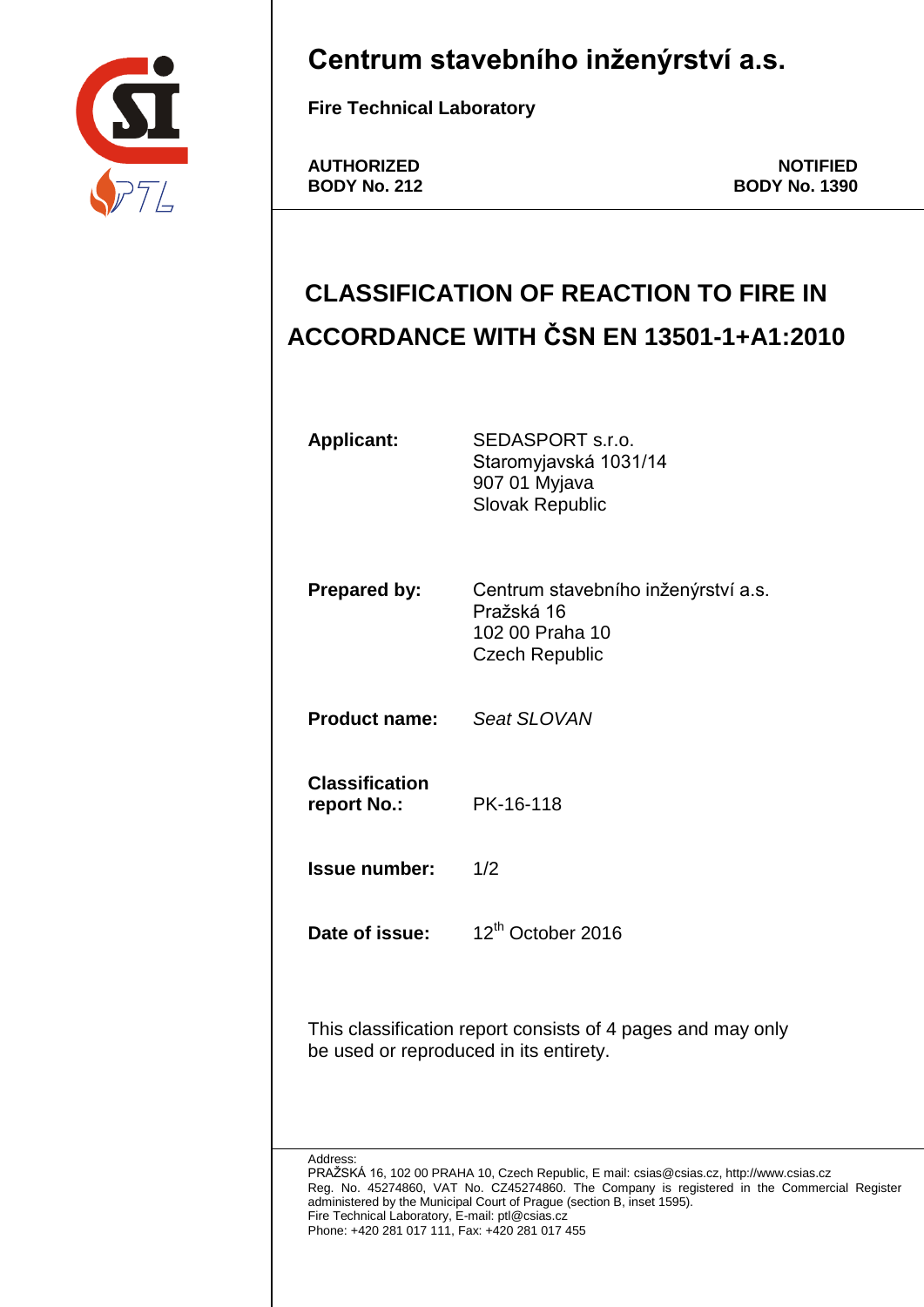Page 2

# **1. DETAILS OF CLASSIFIED PRODUCT**

#### **Nature and end use application:**

The product, *Seat SLOVAN,* is defined as a type of stadium seat.

#### **Description:**

The product *Seat SLOVAN* is fully described in the test reports in support of the classification listed in clause 2.

## **2. TEST REPORTS AND TEST RESULTS IN SUPPORT OF THIS CLASSIFICATION**

#### **Test reports**

| Name of laboratory                     | Name of sponsor  | Test report ref. no.   | Test method        |
|----------------------------------------|------------------|------------------------|--------------------|
| CSI a.s., Fire technical<br>laboratory | SEDASPORT s.r.o. | 15454-1/3<br>15454-2/3 | ČSN EN ISO 11925-2 |
|                                        |                  | 15454-3/3              | CSN EN 13823       |

#### **Measured values and test results:**

|                                                                   |                                                               |                   | <b>Results</b>                            |                                         |
|-------------------------------------------------------------------|---------------------------------------------------------------|-------------------|-------------------------------------------|-----------------------------------------|
| <b>Test method</b>                                                | <b>Parameter</b>                                              | Number of<br>test | <b>Continuous</b><br>parameter<br>mean(m) | <b>Compliance</b><br>parameters         |
| ČSN EN ISO 11925-2<br>exposition = $30 s$<br>surface flame attack | $Fs \leq 150$ mm<br>ignition of filter paper                  | 6<br>6            | yes<br>no                                 | yes $(B - D)$<br>no(d0)                 |
| ČSN EN ISO 11925-2<br>exposition = $30 s$<br>edge flame attack    | $Fs \leq 150$ mm<br>ignition of filter paper                  | 6<br>6            | yes<br>no                                 | yes $(B - D)$<br>no(d0)                 |
|                                                                   | $FIGRA_{0.4\,MJ}$ (W/s)<br>$LFS$ > edge<br>$THR_{600 s}$ (MJ) | 3<br>3<br>3       | 407,6<br>no<br>36,7                       | ≤ 750 $(D)$<br>no(B,C)<br>$\leq$ 15 (C) |
| ČSN EN 13823                                                      | SMOGRA $(m^2/s^2)$<br>$TSP600 s$ (m <sup>2</sup> )            | 3<br>3            | 14,8<br>64,6                              | ≤ 30 $(s1)$<br>≤ 200 $(s2)$             |
|                                                                   | flaming droplets / particles<br>(S)                           | 3                 | >60                                       | $>10$ (d2)                              |

## **3. CLASSIFICATION AND DIRECT FIELD OF APPLICATION**

#### **Reference and direct field of application**

This classification has been carried out in accordance with the clause 11.4, 11.9.3 and 11.10.1 of ČSN EN 13501-1+A1:2010.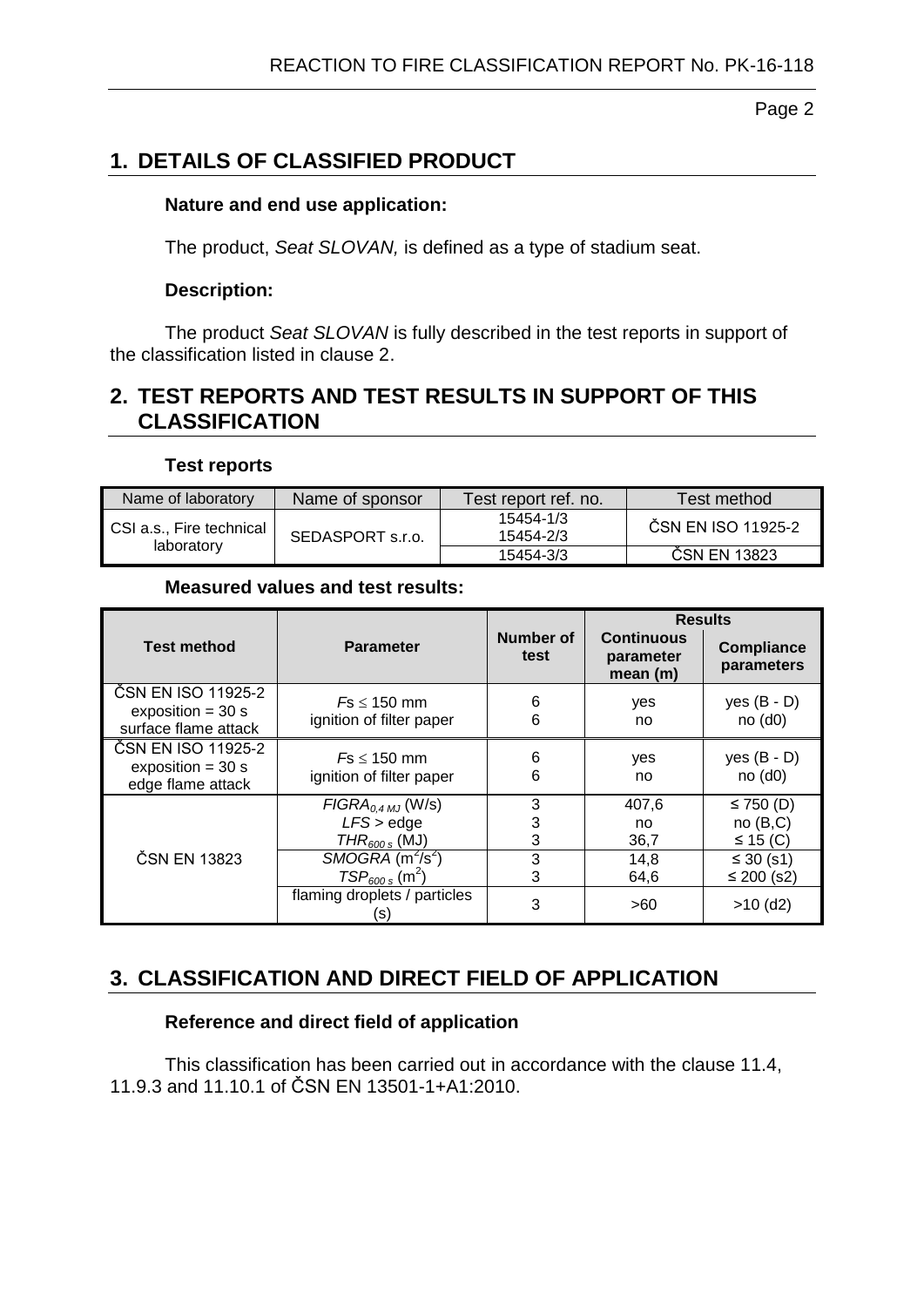Page 3

#### **Classification**

The product *Seat SLOVAN*, in relation to its reaction to fire behaviour is classified:

## **D**

The additional classification in relation to smoke production is:

#### **s2**

The additional classification in relation to flaming droplets/particles is:

#### **d2**

The format of the reaction to fire classification for *Seat SLOVAN* is:

| Fire behaviour |   | Smoke production |  | <b>Flaming droplets</b> |  |
|----------------|---|------------------|--|-------------------------|--|
|                | - |                  |  |                         |  |

# **Reaction to fire classification: D-s2, d2**

#### **Field of application:**

This classification is valid for the following end use conditions:

- seats fixed on substrates of reaction to fire class A1 or A2.